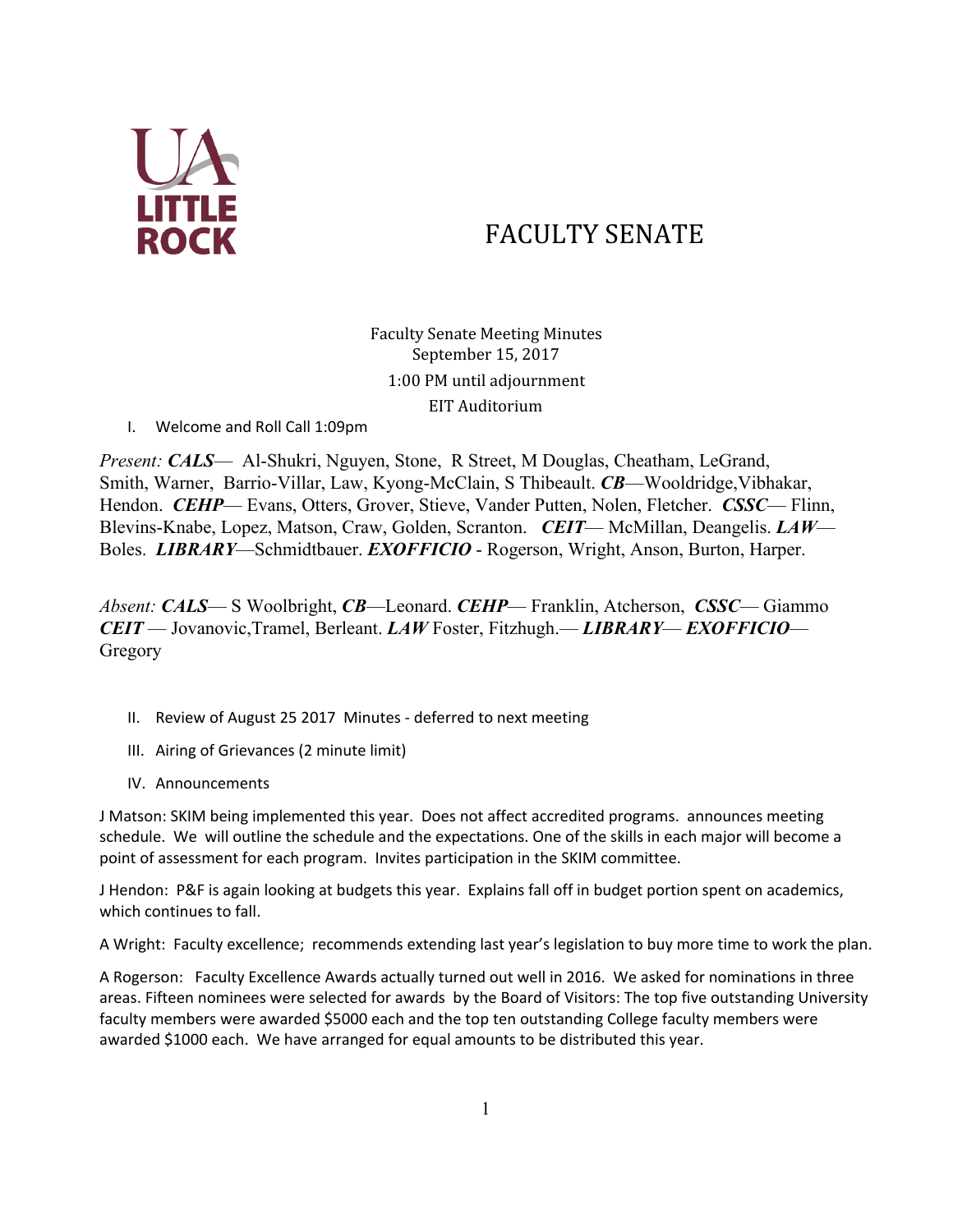L Barrio Villar: Students' fitful use of ualr.edu as prime conduit for communications causes problems. What are our ideas for promoting ualr.edu gmail? Also, some students think they don't have to participate in their courses until financial aid comes through. This results in no activity two weeks or even later into the course.

V. Reports

# **A.** Chancellor's Report – Andrew Rogerson

Greetings: got greenlight to renovate physics building. Will paint Stabler a delightful color.

- Enrollment: 15000 by 2020 looking for students who are qualified. Make UA Little Rock the destination campus of choice. As of Fall 2017 down 40 students
- \$40 mil raised in strategic campaign
- Asking from experts advice on "Help us grow the rock and let brains drive our city"
- Review of Windgate Center have raised \$1 mil of \$3 mil commitment to arts scholarship fund
- Thanks to leaders of the this campaign
- Underlying theme of student success: accessibility, affordability
- Signature experience
- Teaching excellence
- promote athletics
- campus life within the community
- Campus campaign every gift matters!
- Preserving the Joe Jones mural which will become part of the UA Little Rock collection. Showed a video of Joe Jones' life and work
	- **B.** Provost's Report Velmer Burton

Welcome. I have met many of you and am now getting to know you better. Hopes to attend department faculty meetings.

Things under way and things planned:

- introduces new faculty and administrative changes
- we are recruiting more faculty and administrators. Looking for teacher scholars.
- reviews the teacher scholar model
- nurturing the faculty senate relationship with administration
- faculty mentorship program
- faculty involvement
- enrollment and retention are job one
	- Mark Allen hired to lead enrollment and retention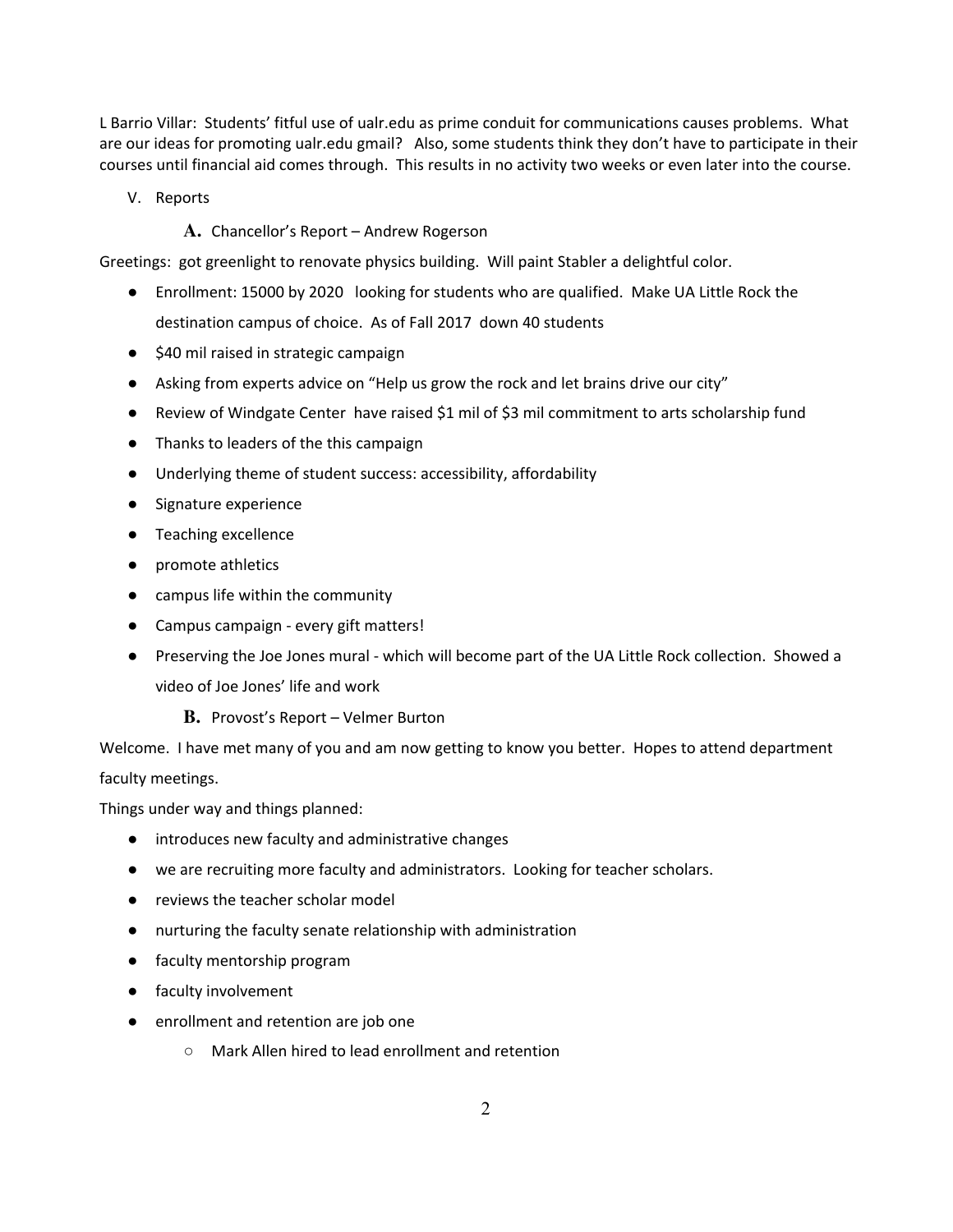- we must include faculty in this conversation- we play a pivotal role
- University budget and academics
	- restore academic affairs
- work progresses on HLC and the 2019-2020 reaccreditation with Brian Berry in the lead
- centralized advising
- improving the undergraduate research signature experiences
- resurrecting the living and learning community pilot project with two groups of 25
- reaching out to the community in extended education courses
	- **C.** Graduate Council Brian Berry filed
	- **D.** Council on Core Curriculum and Policies Belinda Blevins-Knabe filed
	- **E.** Undergraduate Council Mike Tramel filed
- VI. Election of Administrator to Faculty Appeals Council (1 year position, 2 year position) deferred

## VII. Old Business

**A.** Motion FS\_2017\_21. Executive Committee (Legislation. 3/5 Majority Vote at Two Meetings, second vote verbatim the first vote, no second required, second vote) Add fringe benefits duties to Planning and Finance Committee

Be it resolved to modify the constitution of the assembly of the University of Arkansas at Little Rock to modify article III to amend the Planning and Finance Committee as follows (underline indicates addition, strikethrough indicates deletion.

Planning and Finance Committee: This committee exists for informational and advisory purposes only. While recognizing that the responsibility for the budgetary and planning process rests with the chancellor and administration, this committee shall assist in these areas by reviewing proposed plans that have an impact on the academic mission of the University, such as revenues and revenue projections, budgets and budget projections, faculty and staff fringe benefits such as health insurance and retirement benefits, and the relationship of academic and capital planning to finance and budget matters.

The committee shall work with the Vice Chancellor for Finance and Administration to review existing university reports, to make suggestions for changes to reports, and to provide input into developing reports that would be of greater interest to faculty or easier to understand. The committee shall report to the Faculty Senate concerning the UALR UA Little Rock financial statement and shall endeavor to produce other reports to show the use of funds by the university and changes in the Annual Budget Book. In reporting on the UALR UA Little Rock financial statement the committee shall include such information as the amount of reserve funds and the total endowment. From the committee, a few faculty representatives shall attend the University level budget hearings and all academic budget hearings at or above the college level.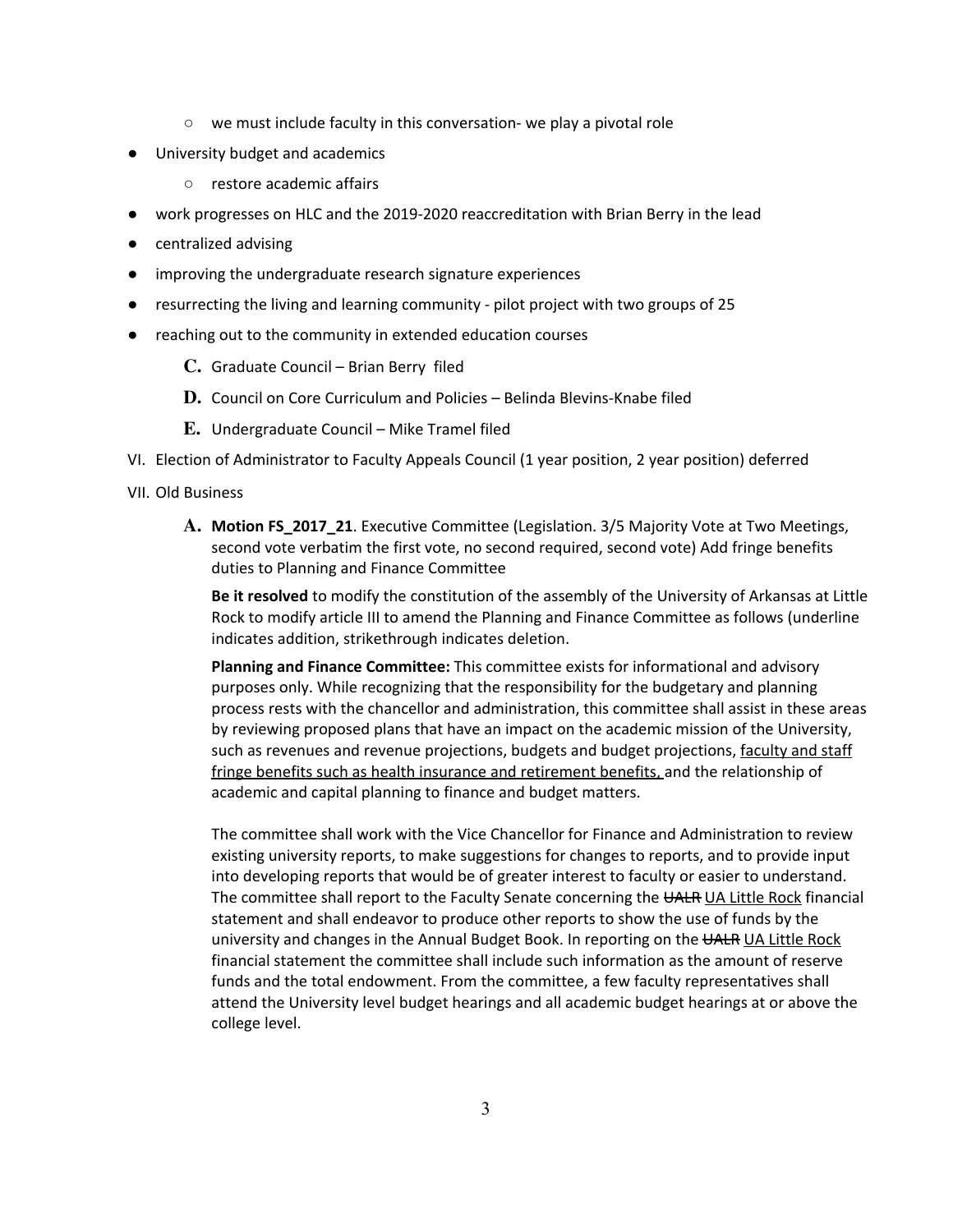The committee may make recommendations to the Faculty Senate, which may make recommendations to the chancellor. In circumstances where time does not allow deliberation and action by the Faculty Senate, the committee may make its recommendations directly to the chancellor, providing a copy (or report of oral recommendations) to each member of the Faculty Senate. To further facilitate significant involvement of the committee with the above processes, the committee shall select three of its faculty members to be on a subcommittee, which shall be available throughout the year for planning and finance matters. The subcommittee shall report to the committee.

The committee shall consist of one member from the Ottenheimer Library Collections and Archives faculty, two full-time faculty members from each college or school represented in the Faculty Senate (one of whom must be a member of the Faculty Senate at the time of appointment) to be named by the Committee on Committees, two representatives of staff senate appointed by staff senate, and the Executive Committee of the Faculty Senate,  $\pm$ The administrator responsible for budgeting and planning, the vice chancellor for finance and administration, and the vice chancellor for university advancement will serve as ex-officio members of the committee without vote. In addition, two students appointed by the Student Government Association shall serve as members. Appointed faculty and staff members shall serve two-year staggered terms and students shall serve one-year terms.

And be it further resolved that these changes will not take effect until the removal of the fringe benefits committee as a committee of the assembly (March 2018).

Commentary: The fringe benefits duties need to be transferred to the Planning and Finance Committee so that the committee can resume review of the changes in benefits and their impact on the budget and the faculty.

The addition of the staff senate representatives is consistent with the history of faculty senate committees including staff representation on matters affecting the staff. When the fringe benefits authority moves from the assembly, it is appropriate to also move the staff representation.

It has been practice for the ex officio members to be non-voting members; however, Robert's Rules requires that ex officio membership is voting membership unless otherwise specified.

#### A Wright introduces and calls vote: Motion carries

**A.** Motion FS\_2017\_23. Executive Committee (Legislation. Majority Vote at One Meeting, no second required) Add recommendation from DRC for withdrawal due to medical, psychological, and disability (underline indicates addition, strikethrough indicates deletion)

Be it resolved to modify the Attendance and Withdrawal Policy (404.4) to change the second paragraph under Withdrawal for non-attendance, non-payment, and emergency as follows:

**Students may be withdrawn** The instructor has the authority to withdraw a student from a class by the instructor at any time during the semester due to extenuating circumstances,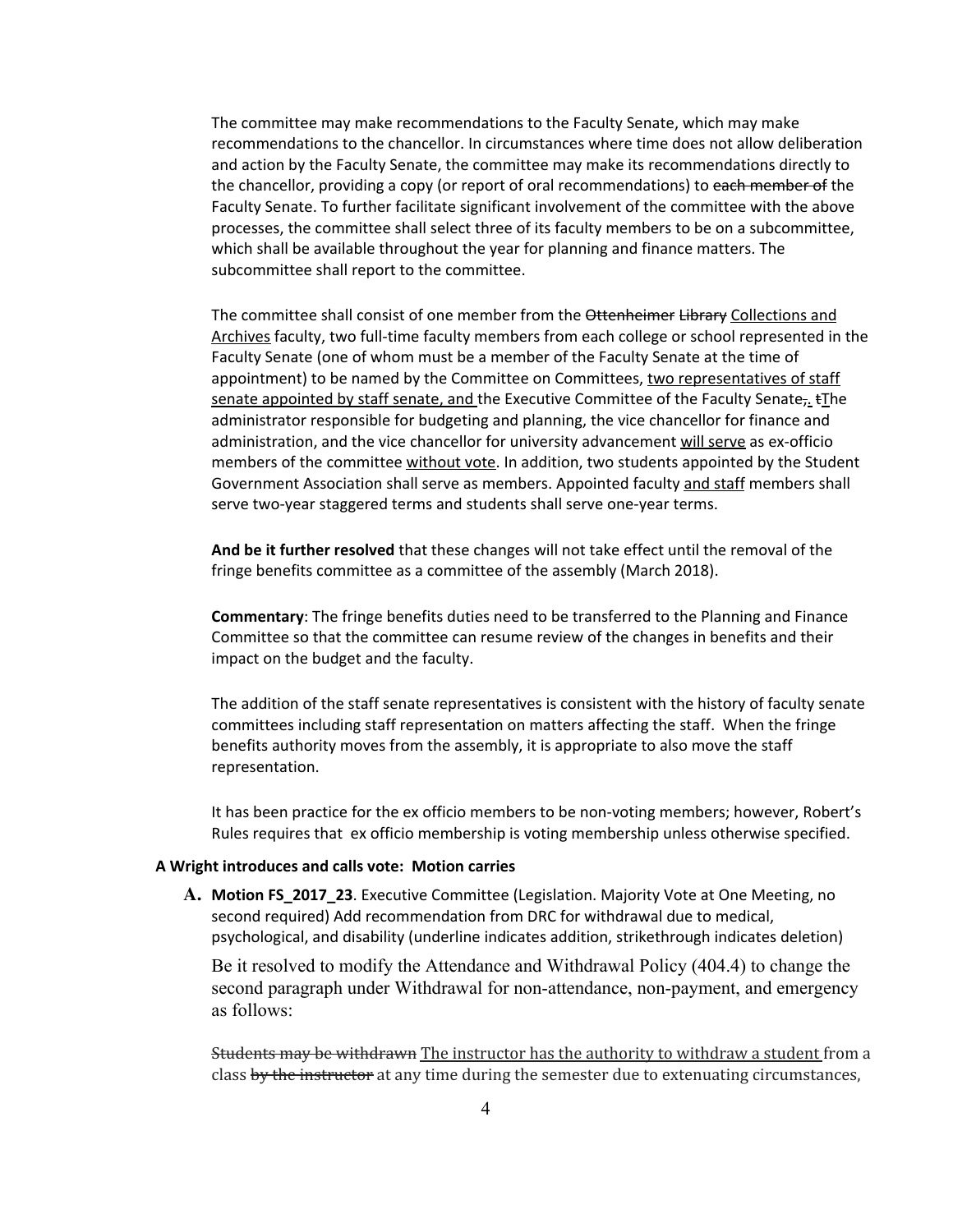such as medical, psychological or disability, or family emergencies or excessive absences. In the cases of medical, psychological or disability issues, the instructor's decision to withdraw the student may be informed by a recommendation from the Disability Resource Center. Students must be notified that they will be withdrawn from a class, and may appeal that action through the grade appeal process, provided that they file the appeal within five business days of the notice. The withdrawal will not be final until the appeal is completed, and students may continue to participate until the final decision is made.

And be it resolved to add the sentence to the second paragraph of the Citation and Modification clause,

"Unless otherwise specified in the legislation, changes to this policy take effect in the Fall semester of the nine month academic year subsequent to the approval of the legislation."

**Commentary**: See mark-up on the faculty senate site for how the policy will look as a result of these changes.

The first change addresses concerns raised at the faculty senate when the withdrawal policy was updated. It is not appropriate for instructors to directly access medical records, for example, in support of a withdrawal. The DRC is equipped to manage those requests. Therefore, withdrawal requests for those reasons should be informed by DRC at the discretion of the instructor to validate whether or not they are legitimate before processing by Records.

The addition of a default implementation date clause is advisable. Although campus practice has been to implement changes to senate legislation in the academic year following changes, such practices should be codified in policy wherever possible, so that changes in personnel are less disruptive and so that asymmetric implementations are minimized.

It is important for the faculty senate to consider implementation in development of policy. By adding this clause, it makes such matters explicit.

### A Wright introduces and calls vote: Motion carries

**B.** Motion FS\_2017\_24. Executive Committee (Legislation. Majority Vote at One Meeting, no second required) Judicial Policy Update – grade appeals and academic integrity

Be it resolved to modify Judicial Policy legislation per the mark-up on the faculty senate web site (underline represents addition, strike-through represents deletion).

Commentary: Only the grade appeals and academic integrity will be considered at the September Faculty Senate meeting per action of the Faculty Senate at the August meeting.

K Leonard: Comment about procedure regarding grade appeal. The procedure as published is not always being followed.

P Tschumi: that is something these revisions are intended to fix.

C Drale: Agrees with Pete that there a gap in the process.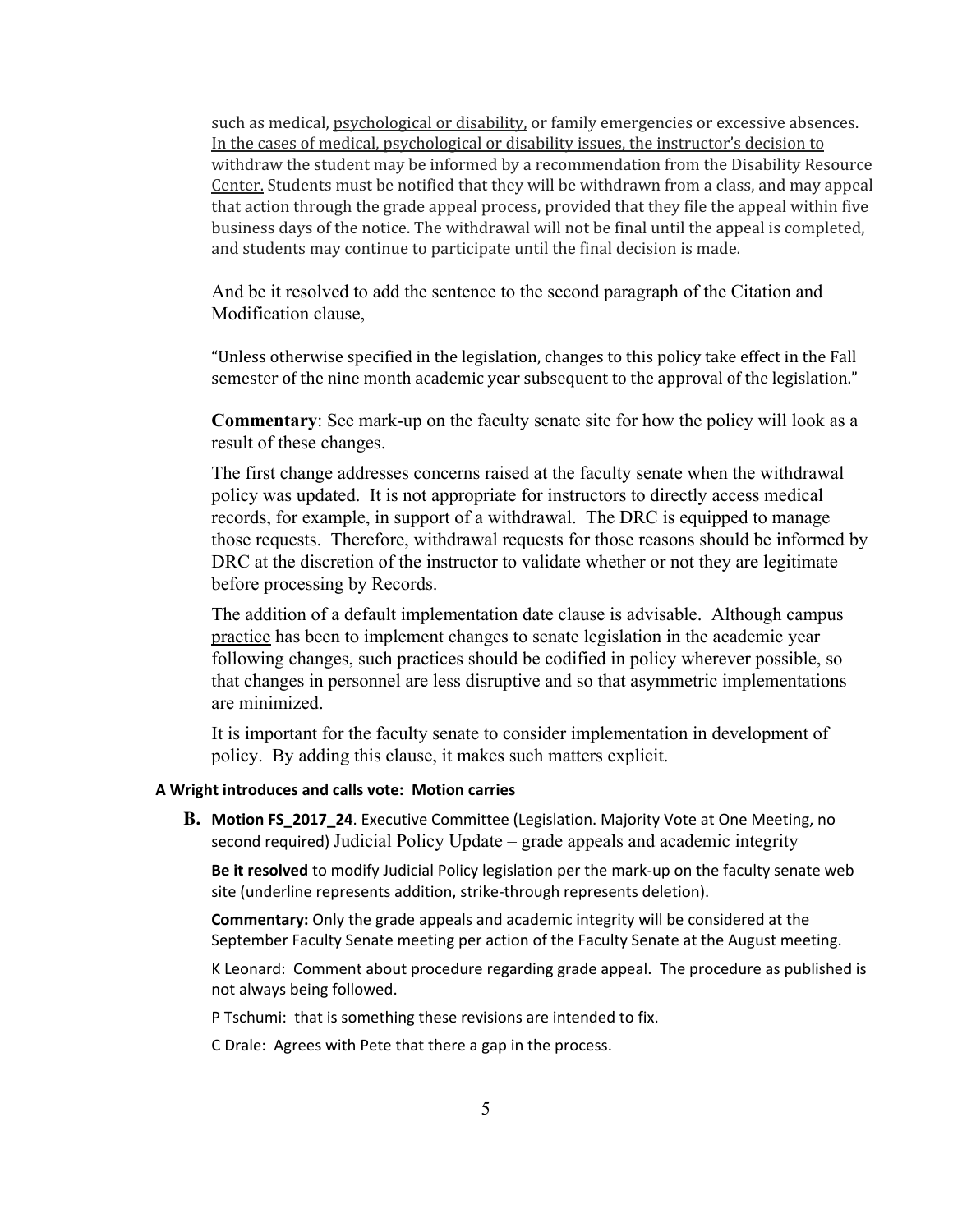The Unknown Senator: Comment on possible conflict with programs' policies. Policy is lengthy and sometimes vague. Cites 'Steps Toward Redress for Grade Appeals'

A Nolen: The Academic Integrity and Grievance Committee has started reviewing the changes and have the following comments:

- 1. there is inconsistency in language in the proposed changes
- 2. the mark-up is not an accurate reflection of current university policy
- 3. are open hearings an option?
- 4. the language is unnecessarily formal

# Therefore, the AIGC moves that the question be divided (grade appeals and academic integrity) from the rest of the motion (faculty appeals and judicial council and moral turpitude) and be referred to AIGC to be brought back to the November Faculty Senate meeting.

P Tschumi: We have invited everyone to review and comment, including AIGC and others, and the process of review has dragged on for at least 2.5 years. It has been debated thoroughly.

J Hendon: The fact that it has been debated for 3 years may indicate that it is a flawed and overly complicated document. Going back to AIGC is potentially a very good idea.

A Nolen: Our objectives are not vague. There are a number of good examples of policies out there.

P Scranton: Disturbed by proposal to start over. Much work has been done: Starting over negates that.

R Cheatham: Respectfully request that we not split the issues before sending to AIGC. And propose an amendment to the motion: Move that we do not divide the question, but refer it to AIGC for review. We have reviewed and brought related pieces together after years of work.

#### Vote on drop 'dividing the question' Motion carries

Motion 'in favor of referring the grade appeals and academic integrity to committee and bringing it back in November' Motion carries.

#### VIII.New Business

## **A.** Motion FS\_2017\_25. Council on Core Curriculum and Policies (Legislation. Majority Vote at One Meeting, no second required) Core Council eVoting for routine business

Typically, votes will be taken in meetings. However, there are situations in which the Council is unable to meet at the regular meeting time and routine business requires a vote. In this case the chair, or the chair designee, will conduct an electronic vote. All voting members will be contacted via email and given up to 2 business days to respond to the motion. In order for the vote to be valid a majority of voting members must respond. The majority of those responding determine the outcome of the vote.

Results of an electronic vote, including the number of respondents and the tally, will be added to minutes of the next regularly scheduled meeting.

#### A Wright introduces and calls vote: Motion carries